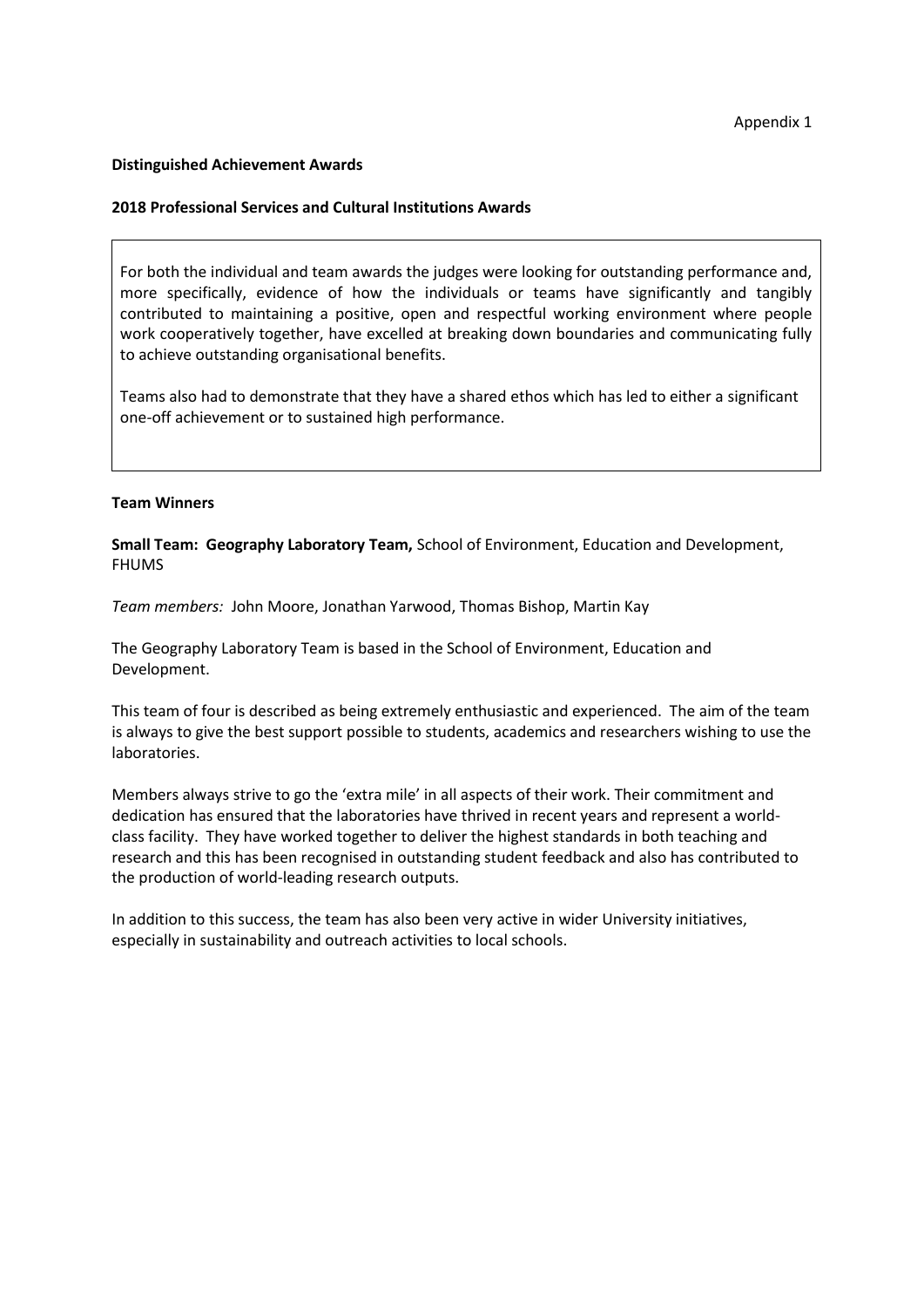### **Large Team: Security Services Team, Directorate of Estates and Facilities**

*Team members: Paul Williams, Lesley Edwards, David Collinson, Alan Mottershead, Mathew Cauchie, Steven Ryder, Kenneth Clay, Kevyn Diggle, Janette Hulme, Christopher Gaffey, Leonard Roach, David McGuinn, Kenneth Bellis, Andrew Ashby, Christian Rainford, Lee Wood, Ian Howell, David Jones, Andrew Heywood, Gary Wilson, David Naylor, Ian Sykes, David Price, Gordon Paterson, Russell Moore and Christopher Worden.*

The large team winner is the Security Services Team.

Many of us will be aware of the outward facing role that our Security Services undertake. Their presence and professionalism around the campus, together with their responsiveness to incidents, make both students and staff feel more secure.

What might not be so apparent is the very sensitive side of their work when they are called to serious incidents; some of which can take a heavy emotional toll.

In such demanding circumstances, members of the team have demonstrated a fantastic ability to make difficult decisions. They are usually the professional face of the University during such situations and frequently have to make sensitive judgements about balancing the needs of our students, our staff and members of the public.

Crucially team members support each other both in professional terms as well as emotionally.

### **Individual Winners**

### **Kerris Boulton, Higher Level Apprentice, FSE**

Kerris Boulton, who is based in the Faculty of Science and Engineering, is described as being an inspirational technical apprentice who, by creating small ripples of change, has shaped the future for apprenticeships offered across the University.

Kerris is a self-starter as shown, for example, by her seeking out her own training to improve her skill set and always with the search for increased knowledge being her key driver.

She has forged links across institutional boundaries and created University-wide networks of staff to aid her own and others progression. She has achieved this because of her ability to build bridges, foster professional relationships and create improved environments for the future.

She became one of the University's first apprentices to study for a degree level apprenticeship and she also represents 'women in engineering' across the UK and works as an ambassador in her own time to raise the profile of STEM careers.